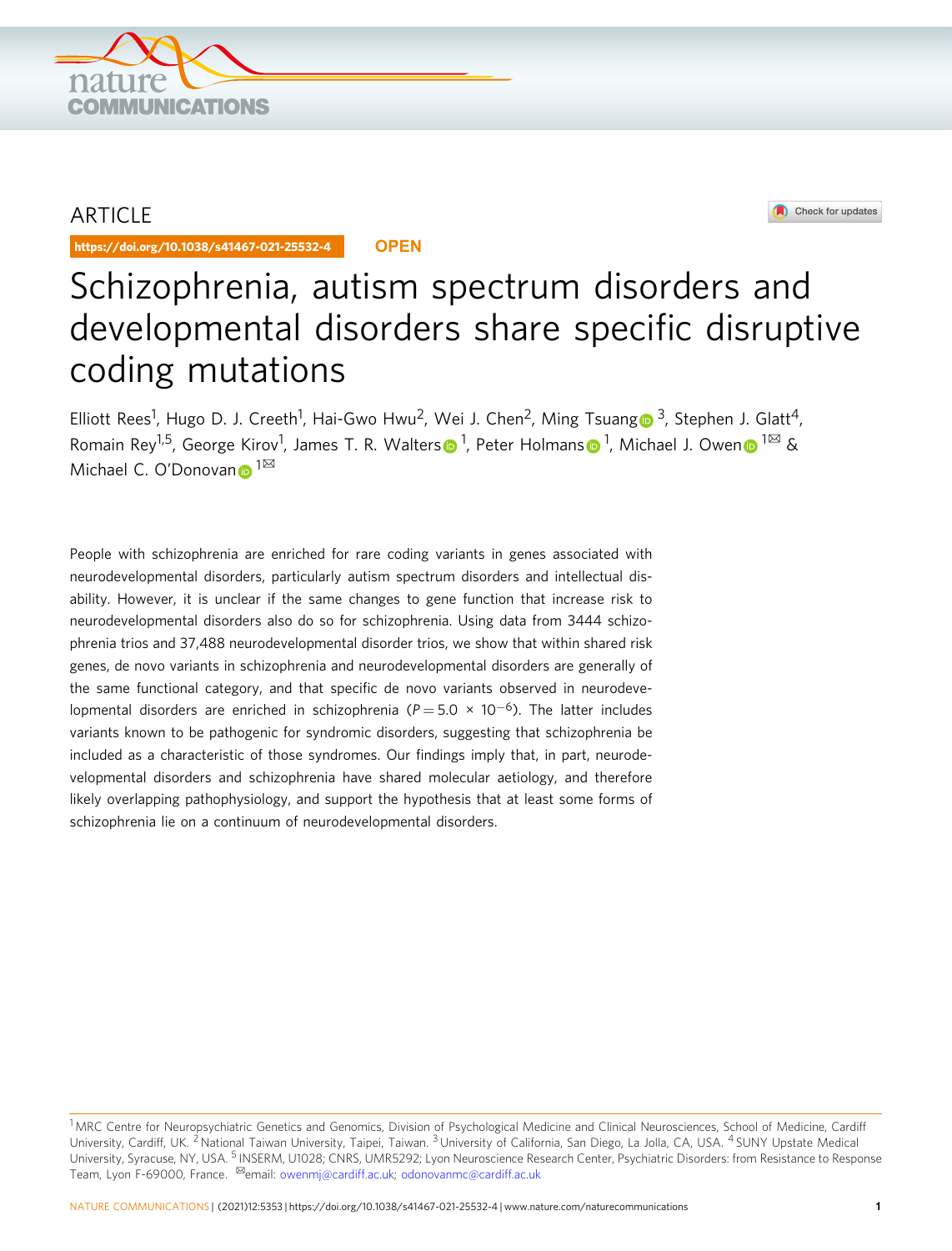Schizophrenia is a severe psychiatric disorder associated with<br>a decreased life expectancy and marked variation in clinical<br>presentation, course and outcome. The disorder is highly<br>beritable and palyzonic with right allele a decreased life expectancy and marked variation in clinical heritable and polygenic, with risk alleles distributed widely across the genome[1.](#page-7-0) Common risk alleles collectively contribute to around a third of the genetic liability<sup>[2](#page-7-0),[3](#page-7-0)</sup>, and at least 8 rare copy number variants have been identified as risk factors $4.5$  $4.5$ . Exomesequencing studies have also shown a contribution to risk from ultra-rare protein-coding variants; the de novo mutation rate is modestly elevated above the expected population rate, and there is an excess of ultra-rare damaging coding variants (frequency < 0.0001 in population) in genes with evidence for strong selective constraint against protein-truncating variants  $(PTVs)^{6-9}$  $(PTVs)^{6-9}$  $(PTVs)^{6-9}$ . SETD1A is currently the only gene in which rare coding variants are associated with schizophrenia at genome-wide significance $10$ , although another 9 genes meeting this significance threshold have been reported but not yet in a peer reviewed publication<sup>11</sup>.

All the rare CNVs known to be associated with schizophrenia also confer risk for NDDs, that is they are pleiotropic<sup>5</sup>. However, these CNVs are, with one exception, multigenic and therefore it is not established that genic pleiotropy exists whereby the same genes within the CNVs increase liability to each of the  $disorders<sup>12</sup>$ . The only example of a single-gene schizophrenia susceptibility CNV is NRXN1. Consistent with genic pleiotropy, exonic deletions of NRXN1 increase liability to schizophrenia and NDDs, but there is marked heterogeneity in the exons affected and the deletion sizes<sup>13</sup>, leaving uncertainty as to whether precisely the same mutation can cause schizophrenia and NDD. In contrast, sequencing studies provide strong support for the hypothesis of genic pleiotropy, with genes that are enriched for ultra-rare coding variants in people with NDDs being enriched for de novo variants in people with schizophrenia<sup>[7,8](#page-7-0)</sup>. Moreover, SETD1A is not only genome-wide significantly associated with schizophrenia, but also is associated with developmental disorders<sup>14</sup>.

While SETD1A is enriched for PTVs in both schizophrenia and developmental disorders<sup>10,14</sup>, previous research by us and others has been underpowered to evaluate the degree to which genic pleiotropic effects across these disorders are confined to the same functional class of variant within genes<sup>[7](#page-7-0),[8](#page-7-0)</sup>. Moreover, although a specific PTV (c.4582-2delAG > -) in SETD1A has been observed multiple times in people with schizophrenia and developmental disroders $10$ , little is known generally about pleiotropic effects from individual rare coding variants in schizophrenia and NDDs (i.e., allelic pleiotropy). This is not a trivial point, as only allelic pleiotropy implies that equivalent changes in gene function confer risk to both schizophrenia and NDDs. Even where PTVs in the same gene lead to two different clinical outcomes, one disorder might arise due to dosage sensitivity (haploinsufficiency) whereas the other might result from PTVs that lead to truncated proteins that can have pathogenic gain-of-function or dominantnegative effects $15-17$  $15-17$  $15-17$ . Furthermore, different PTVs in the same gene can affect different transcripts<sup>[18](#page-7-0)</sup> leading to different effects. Similar considerations apply to missense variants whose functions are usually unknown, but which can have very different functional consequences for the same gene translating to different pathogenic effects<sup>[19](#page-7-0)</sup>.

Our previous study showed that de novo PTVs in schizophrenia are enriched in genes associated with an excess burden of any type of rare coding variant in  $NDDs<sup>8</sup>$ . However, limitations in the data that were available at that time meant we could not address two important questions. The first question asks whether in shared risk genes, the classes of mutation are the same across the disorders. The second asks whether in shared genes, the same specific mutations occur in schizophrenia and the other disorders.

These questions are key to understanding whether pathophysiologically relevant pleiotropy exists.

In the current study, we address these questions with the availability of the large and recently published NDD de novo variant data set from the Deciphering Developmental Disorders study (Fig.  $1$ )<sup>14</sup>. Specifically, given that neurodevelopmental impairment is typically more severe in NDDs than in schizophrenia<sup>20</sup>, we hypothesise that there would be a tendency for pleiotropic genes to be enriched for a more severe class of variant in NDDs than in schizophrenia. However, in contrast to our expectation, we show that genes enriched for specific classes of de novo variant in people with NDDs are also enriched for congruent variant classes in people with schizophrenia. We follow this finding with a more stringent, and conservative, test of allelic pleiotropy (Fig. [1](#page-2-0)), and demonstrate an enrichment in schizophrenia of specific variants that have been observed as de novo mutations in people with NDDs. Our findings provide strong evidence for true pleiotropic effects from rare coding variants across these disorders, thus indicating that the same changes in gene function can have very different neurodevelopmental and psychiatric outcomes.

#### Results

Genic pleiotropy. 3438 nonsynonymous de novo variants from 3,444 schizophrenia proband-parent trios (2121 male and 1323 female probands) were obtained from 11 published studies (see Methods for clinical information about these cohorts) $6-8,21-28$  $6-8,21-28$  $6-8,21-28$  $6-8,21-28$ . In these schizophrenia trios, de novo PTVs were significantly enriched in 127 genes associated with NDD through de novo PTVs (rate ratio  $= 4.89$ ; Table [1](#page-3-0)). In contrast, no significant enrichment was observed for schizophrenia de novo missense variants in NDD PTV enriched genes (Table [1\)](#page-3-0). The excess of de novo PTVs in schizophrenia was  $\sim$ 3.7 fold greater than that observed for missense variants in NDD PTV enriched genes (Table [1\)](#page-3-0).

For 103 genes in which de novo missense variants were enriched in NDD, we observed enrichment of de novo missense variants in schizophrenia (rate ratio  $= 1.86$ ) but no enrichment for de novo PTVs (Table [1](#page-3-0)). The excess of schizophrenia de novo missense variants in NDD missense enriched genes was greater than that observed for schizophrenia de novo PTVs (Table [1](#page-3-0)), but this was not statistically significant, possibly due to the small number of observations. For 53 genes that are independently associated with both de novo PTVs and missense variants in NDDs, both classes of variant were enriched in schizophrenia (Table [1](#page-3-0)), thus providing further evidence that congruent classes of variants within genes confer risk for these disorders.

To further examine the hypothesis that pleiotropic genes are enriched for congruent classes of mutation across schizophrenia and NDDs, we evaluated at a genome-wide level whether pergene NDD test statistics for PTV and missense variants predict schizophrenia de novo variant enrichment. In the Deciphering Developmental Disorders study, independent PTV and missense enrichment statistics were both reported for 13,015 genes (missense *P*-values are not available for  $6,549$  genes)<sup>14</sup>. These data were used in a multivariable Poisson regression model to evaluate the independent effects of NDD PTV and missense genewide test statistics on schizophrenia de novo variant enrichment. PTV enrichment in schizophrenia was associated with the PTV enrichment test statistics in NDDs (beta =  $0.15$ ;  $P = 3.3 \times 10^{-11}$ ) but not with the NDD missense test statistics (beta =  $-0.018$ ;  $P = 0.67$ ; Supplementary Table 1). Conversely, missense enrichment in schizophrenia was associated with the NDD missense enrichment test statistics (beta =  $0.049$ ;  $P = 0.0047$ ) but not with the NDD PTV enrichment test statistics (beta =  $0.012$ ;  $P = 0.38$ ;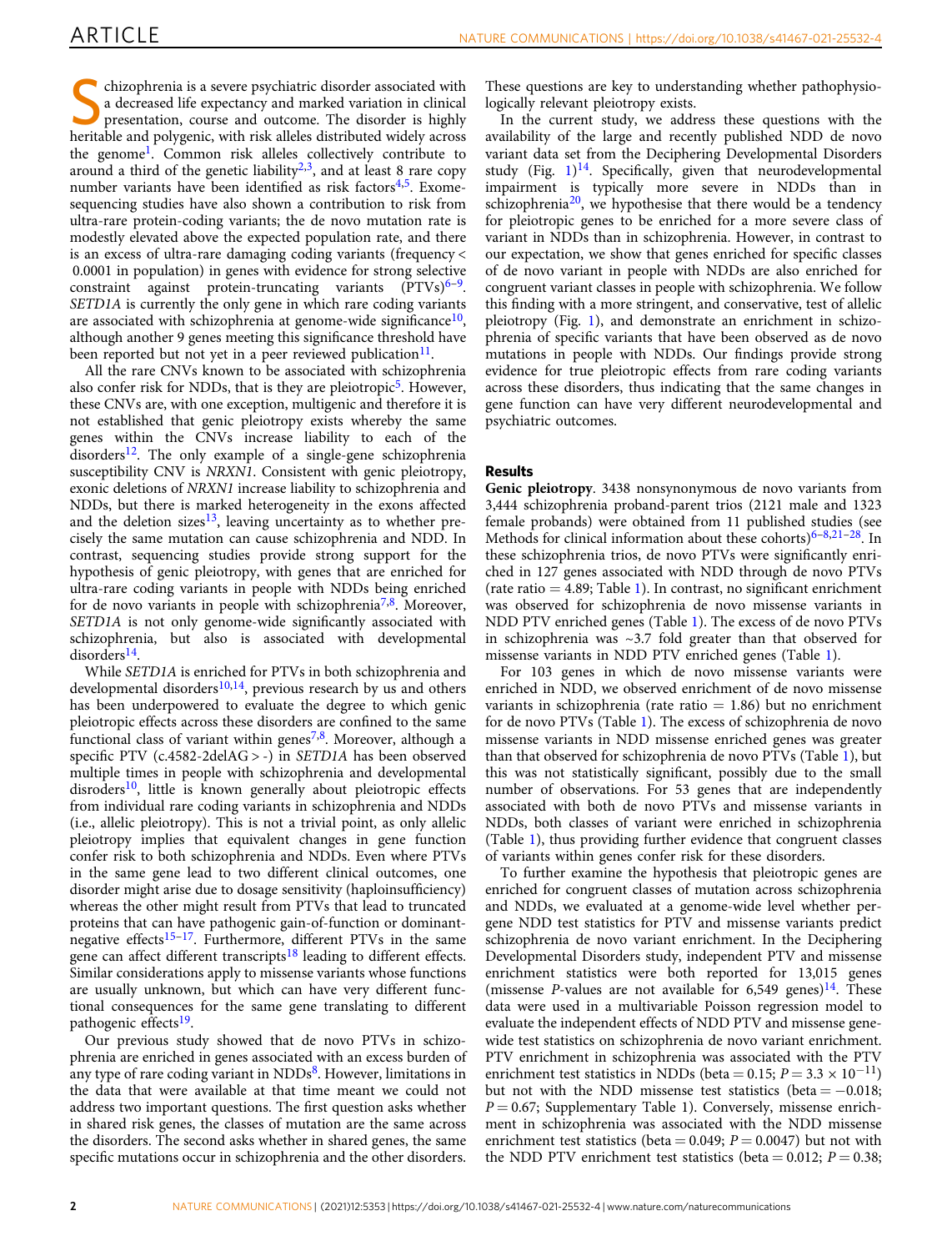### **Genic pleiotropy**

<span id="page-2-0"></span>

Fig. 1 Study design for analysis of genic and allelic pleiotropy. a Study design for analysis of genic pleiotropy. Genes enriched for protein-truncating variants or missense variants in neurodevelopmental disorders with a P value <2.5 × 10−<sup>6</sup> were identified from the Deciphering Developmental Disorders study<sup>14</sup>. For each NDD gene set, the observed and expected number of de novo variants in 3444 schizophrenia trios was compared using a two-sided twosample Poisson rate ratio test. See Methods for further details. **b** Study design for analysis of allelic pleiotropy. Neurodevelopmental disorder variants were defined as de novo mutations reported in the largest sequencing studies of developmental disorders<sup>14</sup> and autism spectrum disorders<sup>[32](#page-7-0)</sup>. Neurodevelopmental disorder variants were stratified into a NDD primary variant set, defined as those alleles annotated as protein-truncating variants affecting loss-of-function intolerant genes or missense variants with an MPC score ≥2. The remaining neurodevelopmental disorder variants (proteintruncating variants not affecting loss-of-function intolerant genes, missense variants with an MPC score ≤2 and synonymous variants) were grouped into a NDD comparator variant set. The observed and expected number of schizophrenia de novo variants overlapping alleles within each NDD variant set was compared using a two-tailed Poisson exact test. See Methods for further details. NDD, neurodevelopmental disorder; SZ, schizophrenia; DD, developmental disorder; ASD, autism spectrum disorder; PTV, protein-truncating variant; MPC, "Missense badness, Polyphen-2, Constraint" pathogenicity score<sup>29</sup>.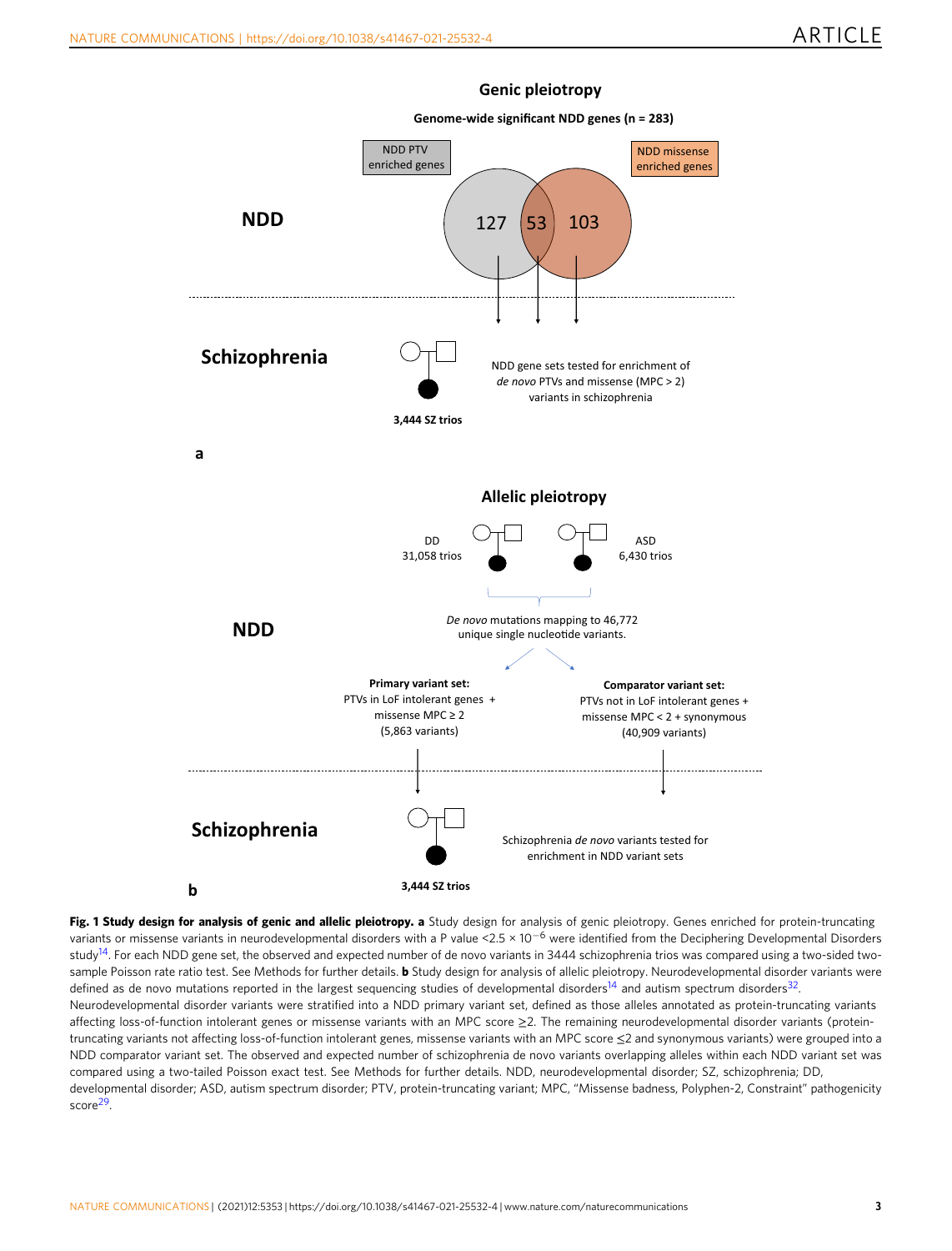#### <span id="page-3-0"></span>Table 1 Enrichment of schizophrenia de novo variants in neurodevelopmental disorder (NDD) associated genes.

| NDD gene set (N genes)               | Schizophrenia de novo variant enrichment |         |                       |                     |
|--------------------------------------|------------------------------------------|---------|-----------------------|---------------------|
|                                      | <b>Mutation class</b>                    | Obs/exp | P                     | Rate ratio (95% CI) |
| PTV enriched genes (127)             | <b>PTVs</b>                              | 20/3.41 | $2.14 \times 10^{-8}$ | 4.89 (2.95, 7.67)   |
|                                      | Missense $(MPC > 2)$                     | 6/4.57  | 0.47                  | 1.32 (0.48, 2.95)   |
|                                      | PTV vs. missense (MPC $>$ 2)             |         | 0.006                 | 3.70 (1.46, 9.41)   |
| Missense enriched genes (103)        | <b>PTVs</b>                              | 4/2.94  | 0.79                  | 1.09(0.29, 2.80)    |
|                                      | Missense $(MPC > 2)$                     | 14/7.85 | 0.04                  | 1.86 (0.99, 3.23)   |
|                                      | Missense (MPC $>$ 2) vs. PTV             |         | 0.35                  | 1.72 (0.56, 5.31)   |
| $PTV +$ missense enriched genes (53) | <b>PTVs</b>                              | 7/1.64  | 0.0051                | 3.45 (1.38, 7.19)   |
|                                      | Missense $(MPC > 2)$                     | 9/3.77  | 0.014                 | 2.47 (1.11, 4.83)   |
|                                      | PTV vs. missense $(MPC > 2)$             |         | 0.52                  | 1.40 (0.51, 3.82)   |

Genes enriched for PTV or missense de novo variants in NDDs (significance threshold set at P < 2.5 × 10<sup>-6</sup>) were evaluated for enrichment of de novo variants in 3444 schizophrenia trios using a twosample Poisson rate ratio test. P-values are uncorrected and two-tailed. NDD gene sets are defined as genes only associated with the given mutation class (i.e., excluding genes significant for the<br>alternative mutation clas missense variants in NDD associated genes.

Table 2 NDD primary variants that are observed as de novo mutations in schizophrenia.

| Variant (chr:pos:ref:alt) | Gene symbol | <b>NDD</b> phenotype | Annotation      | <b>MPC</b> score | Gene pLi |
|---------------------------|-------------|----------------------|-----------------|------------------|----------|
| 12:49420670:G:A           | $KMT2D^*$   | DD                   | PTV (stop gain) |                  | 1.00     |
| 17:29679366:C:T           | NF1         | DD                   | PTV (stop gain) |                  | 0.91     |
| 7:69364416.C:T            | $AUTS2*$    | DD                   | PTV (stop gain) |                  | 1.00     |
| X:122616672:T:C           | GRIA3       | DD                   | Missense        | 3.54             | 1.00     |
| 1:25233863:C:T            | RUNX3       | DD                   | Missense        | 2.63             | 0.84     |
| 3:11064071.C:T            | $SLC6A1*$   | DD                   | Missense        | 2.52             | 1.00     |
| 20:472926:T.C             | $CSNK2A1*$  | DD/ASD               | Missense        | 2.26             | 0.99     |
| 1:173720981:C:T           | KLHL20      | DD                   | Missense        | 2.22             | 0.0094   |
| 2:166170231:G:A           | $SCN2A*$    | ASD                  | Missense        | 2.16             | 1.00     |

'NDD phenotype' indicates whether the variant was reported in a developmental disorder (DD) trio or an autism spectrum disorder (ASD) trio<sup>14,32</sup>. Asterisks indicate genes enriched for de novo variants at exome-wide significance in NDDs. A full description of the NDD primary variant set can be found in the Methods. *Chr* chromosome, pos genomic position (in build 37), *ref* reference allele, *all*<br>alternative allele, MPC

Supplementary Table 1). Our finding that genes that are pleiotropic for schizophrenia and NDDs tend to be enriched for congruent classes of variant across these disorders was robust to inclusion of measures of gene brain expression and gene constraint as covariates to the multivariable Poisson regression model (see Supplementary Table 2 and Methods for further details). These results extend the findings based only on genes that met exome-wide significance in NDDs (Table 1), and suggest that congruent variant classes within pleiotropic genes contribute to risk of schizophrenia and NDDs.

Allelic pleiotropy. Of 46,772 unique single-nucleotide variants observed as de novo mutations in NDD studies (defined hereafter as NDD variants), 17 were observed de novo in 3444 schizophrenia trios (variants listed in Supplementary Data 1). NDD variants were stratified into a primary variant set, which contained variants with characteristics known to be associated with NDDs, defined as PTVs in loss-of-function intolerant genes and missense variants with MPC scores  $\geq 2^{29}$ , and a comparator variant set, which contained all remaining variants (see Fig. [1](#page-2-0) and Methods for further details). Under an allelic pleiotropy model, we predicted that schizophrenia de novo variants would be more enriched among the primary variant set than the comparator variant set.

Nine schizophrenia de novo variants were observed in the NDD primary variant set (Table 2), which is significantly greater than the number expected by chance (9 observed, 1.20 expected;  $P = 5.0 \times 10^{-6}$ ; Table [3\)](#page-4-0). The enrichment in schizophrenia for de novo variants in the NDD primary variant set was significantly greater than the general enrichment in schizophrenia for the same

types of de novo mutation in constrained genes and coding sequences - i.e. PTVs in LoF intolerant genes and missense MPC ≥ 2 mutations ( $P = 1.01 \times 10^{-5}$ ; rate ratio (95% CI) = 6.91 (3.11, 13.38); Supplementary Table 3). Therefore, the enrichment for specific NDD variants in schizophrenia is not simply a reflection of the known modest excess of constrained de novo variants in the disorder. Schizophrenia de novo variants were not enriched in the NDD comparator variant set (Table [3](#page-4-0)), which suggests that our finding is not caused by inaccuracies in estimating the expected de novo mutation rates.

We next looked at the specific classes of variant from the NDD primary variant set, and found significant enrichment in schizophrenia for both NDD PTVs ( $P = 0.01$ ; rate ratio (95%)  $CI$ ) = 6.77 (1.40, 19.80)) and NDD missense variants  $(P = 0.00014$ ; rate ratio  $(95\% \text{ CI}) = 7.90 (2.90, 17.19))$  (full details presented in Supplementary Table 4).

We sought replication of association between variants in the NDD primary variant set and schizophrenia using exome sequencing data from 4070 schizophrenia cases and 5712 controls. The rate of variants from the NDD primary variant set was ~2 fold higher in schizophrenia cases than in controls  $(P = 0.036;$  Table [4](#page-4-0)). The rate of both missense variants and PTVs in the NDD primary variant set were increased in schizophrenia cases compared with controls, although only the later was significantly higher ( $P = 0.024$ ; Supplementary Table 5). The rate of variants in the NDD comparator variant set did not differ between schizophrenia cases and controls (Table [4\)](#page-4-0). All variants from the NDD primary variant set observed in schizophrenia cases or controls are presented in Supplementary Data 2.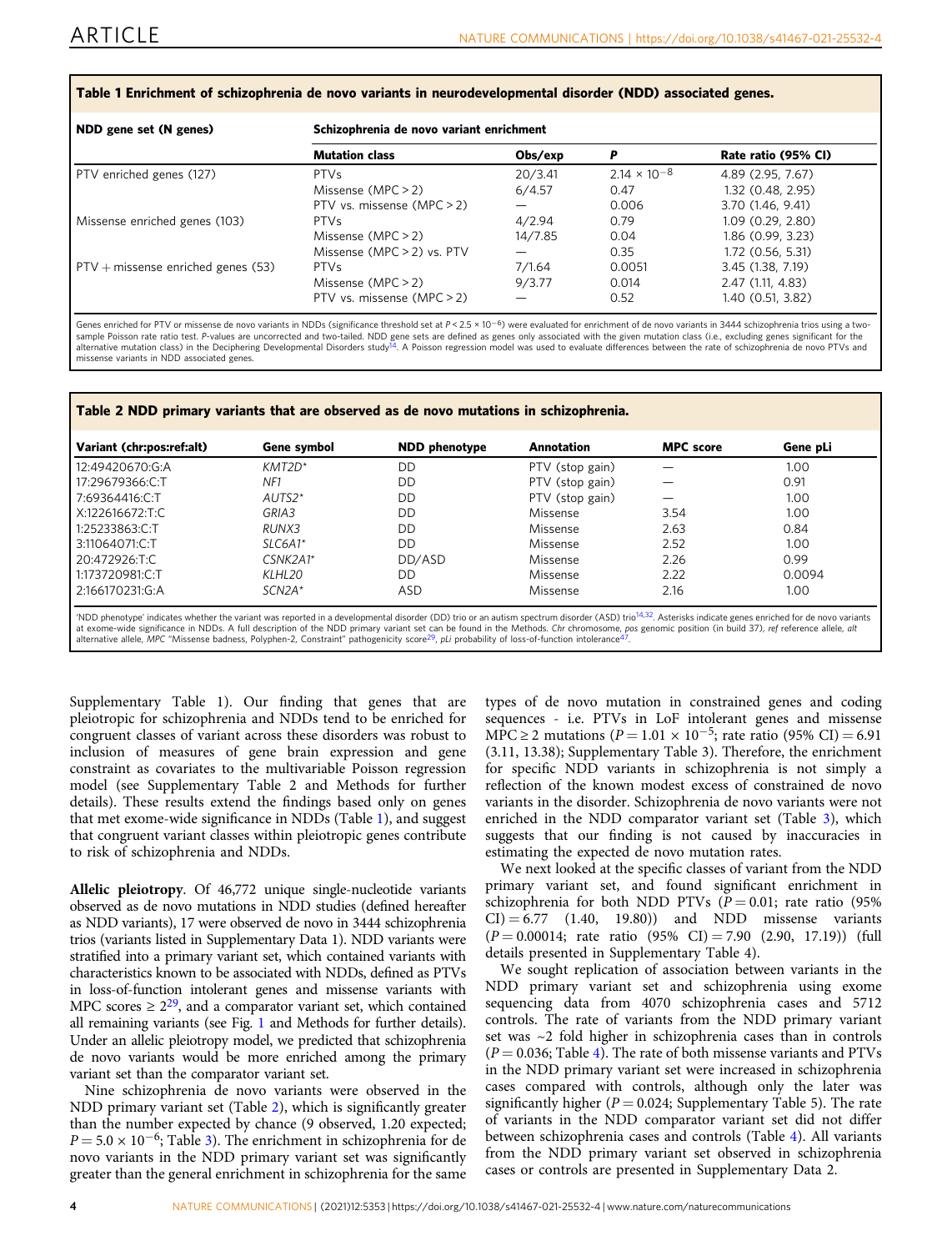<span id="page-4-0"></span>

| NDD variant set (N variants)    | Schizophrenia de novo variant enrichment |                      |                     |
|---------------------------------|------------------------------------------|----------------------|---------------------|
|                                 | Observed / expected                      |                      | Rate ratio (95% CI) |
| Primary variant set (5863)      | 9/1.20                                   | $5.0 \times 10^{-6}$ | 7.48 (3.42, 14.20)  |
| Comparator variant set (40,909) | 8 / 9.86                                 | 0.75                 | 0.81(0.35, 1.60)    |

The number of observed and expected de novo variants from the neurodevelopmental variant sets in 3444 schizophrenia trios is shown. The NDD primary variant set includes neurodevelopmental<br>variants annotated as PTVs in gen rate ratio test. P-values are uncorrected and two-tailed. PTVs protein-truncating variants, NDD neurodevelopmental disorders, CI confidence interval.

## Table 4 Schizophrenia case-control analysis of neurodevelopmental disorders variants. NDD variant set (N variants) Schizophrenia case-control analysis Case rate (N variants) Control rate (N variants) P Odds ratio (95% CI) Primary variant set (7979) 0.0044 (18) 0.0023 (13) 0.036 1.90 (0.94, 3.95) Comparator variant set (47,630) 0.095 (389) 0.097 (553) 0.42 1.01 (0.89, 1.15)

Firth's penalised logistic regression models were used to evaluate the burden of NDD variants in 4,070 schizophrenia cases and 5,712 controls. As this analysis included indels, the number of variants included in the NDD primary and comparator variant sets differ to that presented in Table 3. P-values are uncorrected and one-tailed. NDD neurodevelopmental disorders, CI confidence interval.

Phenotypic description of neurodevelopmental disorder variant carriers. We were able to obtain additional phenotype data for each of the 9 schizophrenia probands who carried a de novo variant from the NDD primary variant set (Supplementary Data 3). Four probands had an age of onset before 18. Two had evidence for low premorbid cognitive function; one of those individuals had a KMT2D PTV, achieved normal developmental milestones, attended secondary school but left without qualifications and required supported employment, the other had an AUTS2 PTV, delayed developmental milestones and required supported schooling for learning disability. None of the of other probands were reported to have developmental delay, intellectual disability, co-morbid autism spectrum disorder (ASD) or pervasive developmental disorder.

Three of the 9 schizophrenia de novo variants in the NDD primary variant set are recorded in the ClinVar database<sup>[30](#page-7-0)</sup> as pathogenic for Okur-Chung neurodevelopmental syndrome, Kabuki syndrome, and Neurofibromatosis type 1, which are all severe NDDs associated with intellectual disability (Supplementary Data 3). Four of the 9 schizophrenia de novo variants in the NDD primary variant set are also recorded as pathogenic or likely pathogenic in the Decipher database $31$  (these include all three variants recorded as pathogenic in ClinVar). The remaining 5 variants are not present in either ClinVar or Decipher databases. Where available, the phenotypes for people in the Decipher database<sup>[31](#page-7-0)</sup> (which includes data from the Deciphering Developmental Disorders study<sup>14</sup>) who carry one of these pathogenic/ likely pathogenic variants are presented in Supplementary Table 6; all had moderate or severe intellectual disability and/or developmental delay, among other phenotypes such as facial and skeletal dysmorphologies, abnormalities of skin pigmentation and abnormalities of the abdominal wall or intestine. None were reported to have a diagnosis of schizophrenia or psychosis.

Three ASD probands carried a NDD primary variant that was observed in our schizophrenia sample. Two ASD probands shared the same SCN2A missense variant (Table [2](#page-3-0)), both of whom have comorbid intellectual disability (IQ scores of 50 and 69) $32$ . The schizophrenia proband who had this SCN2A missense variant developed psychotic symptoms at an early age of 14 years, but does not have a learning disability or comorbid ASD (Supplementary Data 3). The other ASD proband shared a missense variant in CSNK2A1 with a schizophrenia proband

(Table [2\)](#page-3-0). This ASD proband did not have intellectual disability (IQ of 92), but showed delayed age of walking $32$ .

A summary of the functions and conditions associated with genes affected by variants in the NDD primary variant set that were observed as a de novo mutations in our schizophrenia sample is provided in Supplementary Data 4.

#### **Discussion**

Previous comparisons of genetic liability based on rare CNVs and ultra-rare coding variants have shown evidence for genic pleio-tropy between schizophrenia and NDDs<sup>[5](#page-7-0),[7](#page-7-0)-[9](#page-7-0)</sup>. Here, we advance that work to show that pleiotropic genes are most commonly enriched for the same functional class of variant in people with schizophrenia and NDDs (Table [1\)](#page-3-0). Moreover, we show that the specific de novo variants in people with NDDs are enriched in people with schizophrenia.

Given that neurodevelopmental impairment is typically more severe in NDDs than in schizophrenia<sup>[20](#page-7-0)</sup>, we hypothesised that there would be a tendency for pleiotropic genes to be enriched for a more severe class of mutation in NDDs than in schizophrenia. In contrast to our expectation, we found that genes associated with de novo variants in NDDs were enriched for the same class of variant in schizophrenia, with the evidence particularly strong for PTVs. Conversely, there was no evidence of schizophrenia de novo variant enrichment in genes associated with a different class of variant in NDD. We next conducted a more stringent analysis of allelic pleiotropy, by testing only the same set of rare coding variants in schizophrenia that occurred in people with NDDs. Here, our findings supported our hypothesis that constrained variants observed in NDDs are enriched in schizophrenia, thus providing evidence for pleiotropy at the allelic level.

Our study suggests that the same rare variants can confer risk to a range of neurodevelopmental and psychiatric outcomes, including developmental disorders, ASD and schizophrenia, thus supporting the hypothesis that at least some fraction of schizophrenia can be conceived of as part of a continuum of  $NDDs^{20}$ . We did not find support for our prediction that the type of mutation is a major factor in determining the severity of neurodevelopmental outcome, though instances of this will become apparent through large-scale sequencing studies<sup>11</sup>. Rather our findings suggest that clinical outcome reflects additional genetic,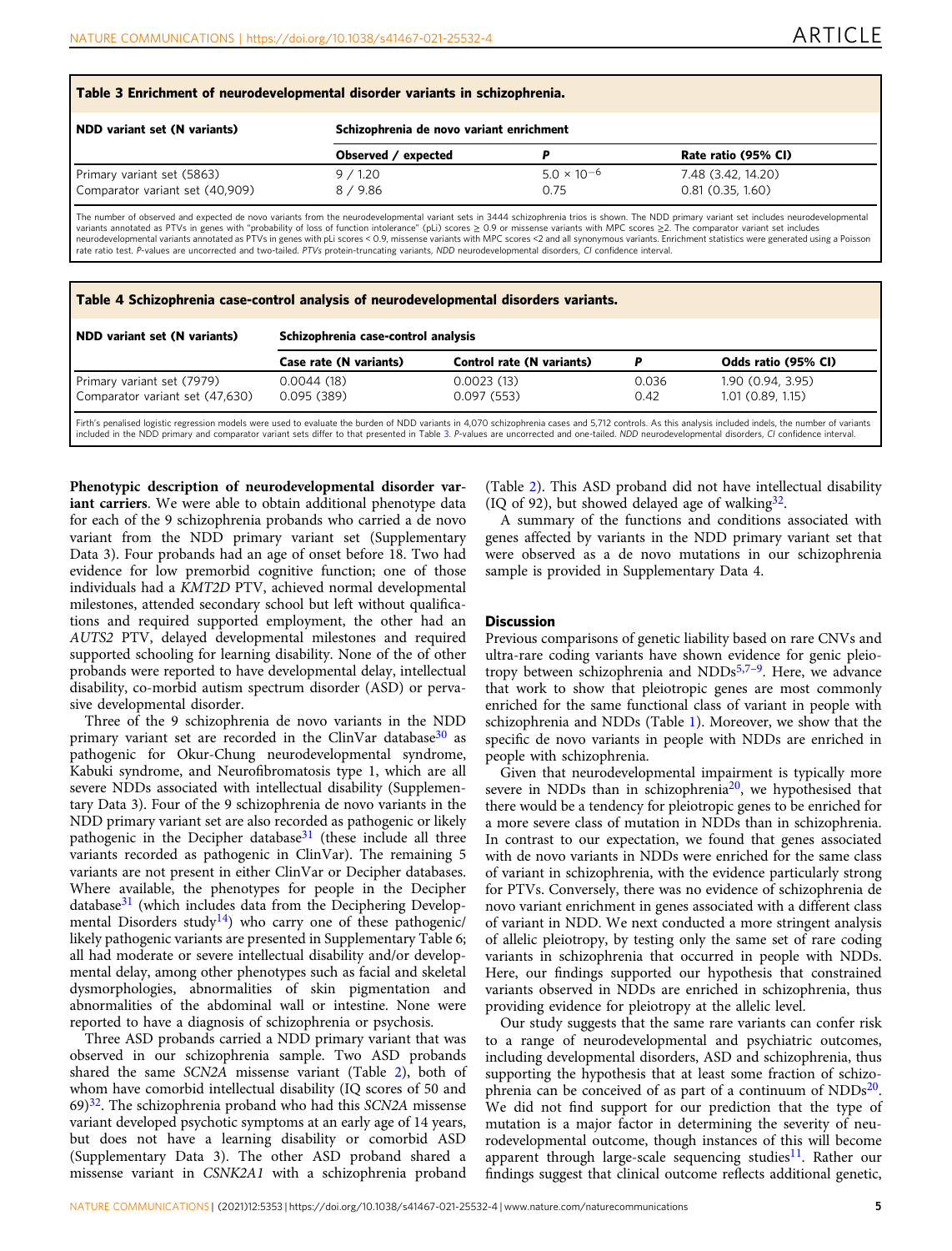environmental or stochastic factors that can modify the effects of deleterious mutations. Indeed, there is evidence that the outcome for pathogenic CNVs is influenced by common genetic variation $33-35$ . The situation for rare coding variants in schizo-phrenia is less clear pending further studies<sup>[8](#page-7-0)</sup>, but it is likely that similar considerations will apply. Our findings also indicate that the same changes in gene function can underlie both NDDs and schizophrenia, pointing to a shared molecular aetiology and therefore likely overlapping pathophysiology.

Schizophrenia and intellectual disability co-occur more often than is expected by chance, with around 3–5% of cases of schizophrenia being co-morbid $20,36$ . The present findings further support the idea that co-morbidity is due to partly shared pathophysiology. However, it is unlikely that shared pathophysiology is restricted to those with co-morbid diagnoses. Many of the schizophrenia trios, including 3 of the 9 probands with a de novo variant in the NDD primary variant set, were from studies that specifically excluded individuals with intellectual disability (Supplementary Data 5). All trios, apart from 17 trios taken from the Ambalavanan et al. study<sup>21</sup>, had been recruited from general adult psychiatric services and all probands had received a primary DSM-IV or ICD-10 diagnosis of schizophrenia or schizoaffective disorder. Furthermore, only 2 of the 9 probands with a de novo variant in the NDD primary variant set had evidence of clinically significant premorbid intellectual impairment, consistent with findings from other studies showing damaging de novo mutations may be enriched in, but are not confined to, those with intellectual disability<sup>6,37</sup>. These findings, together with the absence of evidence for pre-existing autism or related disorders (Supplementary Data 3), are of clinical relevance since they suggest that patients presenting with schizophrenia in the absence of neurodevelopmental comorbidities may carry damaging mutations that are associated with more severe neurodevelopmental outcomes.

These findings do not support the suggestion that carriers of NDD mutations necessarily present with clear syndromic features, based on cognitive function or NDD comorbidity. This is clearly relevant to the question of whether we should distinguish between syndromic and non-syndromic forms of schizophrenia based on IQ deficits and other features of NDDs. Currently, schizophrenia is a clinical diagnosis, using information obtained from the case history and examination of the mental state, and there is no agreed way to confirm, reject, or subclassify the diagnosis based on pathology, laboratory measures or biomarkers of any kind, including cognitive tests or features suggestive of NDDs. The idea that we might be able to define a valid subtype or subtypes based on cognitive or other features is certainly of great interest and is one we have considered carefully. However, while we acknowledge that the situation may change as more data accrue, we do not believe that there are sufficient grounds for taking such a step. Rather, we believe that the evidence better supports the view that there is a spectrum of neurodevelopmental impairment in those with schizophrenia, rather than a dichotomy between disorders that represent "true schizophrenia" and disorders that can be considered pure manifestations of a genomic disorder or syndrome<sup>38</sup>. For example, IQ is continuously distributed in schizophrenia, but with a mean reduction of approximate 1 standard deviation relative to the general population[39](#page-7-0). The evidence also suggests that IQ has a monotonic relationship with schizophrenia risk across the IQ range<sup>[40](#page-7-0)</sup> rather than there being an IQ threshold that is associated with a step change in liability. Moreover, lower cognitive ability in schizophrenia is not associated with a lower burden of common alleles that confer risk to what might be considered general forms of schizophrenia<sup>[41](#page-7-0)</sup>. Finally, for individuals in whom it is very tempting to assign schizophrenia to a syndromic cause, i.e., people with deletion of 22q11.2, schizophrenia is the result of

both the CNV and common variant liability that is shared with general forms of the disorder $35$ . Thus, while we cannot exclude the idea that true syndromic causes of schizophrenia may be identified in the future, for now, we do not think a dichotomy based on cognitive ability or NDD features is justified. This highlights the need for additional studies to systematically evaluate the effect of NDD variants on quantitative measures of cognitive function and other biomarkers in schizophrenia.

We also observed pleiotropic effects for variants known to be pathogenic for several syndromic developmental disorders, suggesting that schizophrenia should be included among the phenotypes associated with these mutations. It is possible for features of schizophrenia to sometimes be missed in individuals diagnosed with NDDs, particularly in those with impaired communication skills. It is also the case that cognitive function is frequently not tested clinically in schizophrenia and that functionally impactful impairments, whether or not they satisfy formal diagnostic criteria for ID, are frequently missed. This argues that assessment of cognitive function should be an integral part of the clinical workup for schizophrenia as recently suggested in ICD-11<sup>42</sup>. Thus, our findings highlight the clinical need for greater awareness of potential comorbidity between schizophrenia and neurodevelopmental disorders.

Given the substantial enrichment over expectation of NDD variants in our primary variant set-based analysis (~7.5 fold), our analysis of allelic pleiotropy implicates variants in KMT2D, NF1, AUTS2, GRIA3, RUNX3, SLC6A1, CSNK2A1, KLHL20, and SCN2A in schizophrenia. However, definitive implication of any individual gene, much less any individual variant, requires much larger datasets than those currently available. Nevertheless, the following 4 variants are defined as pathogenic/likely pathogenic in the ClinVar $30$  and/or Decipher $31$  databases, which adds to the probability that they confer risk to schizophrenia: (1) The missense variant in CSNK2A1, which encodes an alpha subunit of casein kinase II, is pathogenic for Okur-Chung neurodevelopmental syndrome (OMIM #617062), an autosomal dominant disorder characterised by intellectual disability and dysmorphic facial features. (2) The stop-gain PTV in KMT2D, which encodes a histone methyltransferase that methylates the Lys-4 position of histone H3, is pathogenic for Kabuki syndrome (OMIM#147920), an autosomal dominant disorder characterised by intellectual disability and additional dysmorphic facial features. (3) The stopgain PTV in NF1 encodes neurofibromin and is pathogenic for neurofibromatosis, type 1, an autosomal dominant condition associated with learning disabilities and tumours of nerves and skin. (4) The stop-gain PTV in AUTS2 (Activator Of Transcription And Developmental Regulator) is recorded as likely pathogenic in Decipher. A summary of the 9 genes implicated in schizophrenia by our allelic analysis is presented in Supplementary Data 4.

In conclusion, we performed a genome-wide study of allelic pleiotropy from rare coding variants for schizophrenia and NDDs, and show sets of genes associated with NDDs are enriched for congruent classes of variant in schizophrenia, as well as identify specific variants enriched for pleiotropic effects across both disorders. Collectively, our findings support the hypothesis that schizophrenia forms part of a continuum of NDDs including ASD and developmental disorders<sup>38</sup>. Our study points to a shared molecular aetiology and the need for more work exploring the mechanistic and clinical relationships between NDDs and schizophrenia.

#### Methods

Ethics statement. All research conducted as part of this study was approved by the Research Ethics Committee for Wales and consistent with regulatory and ethical guidelines.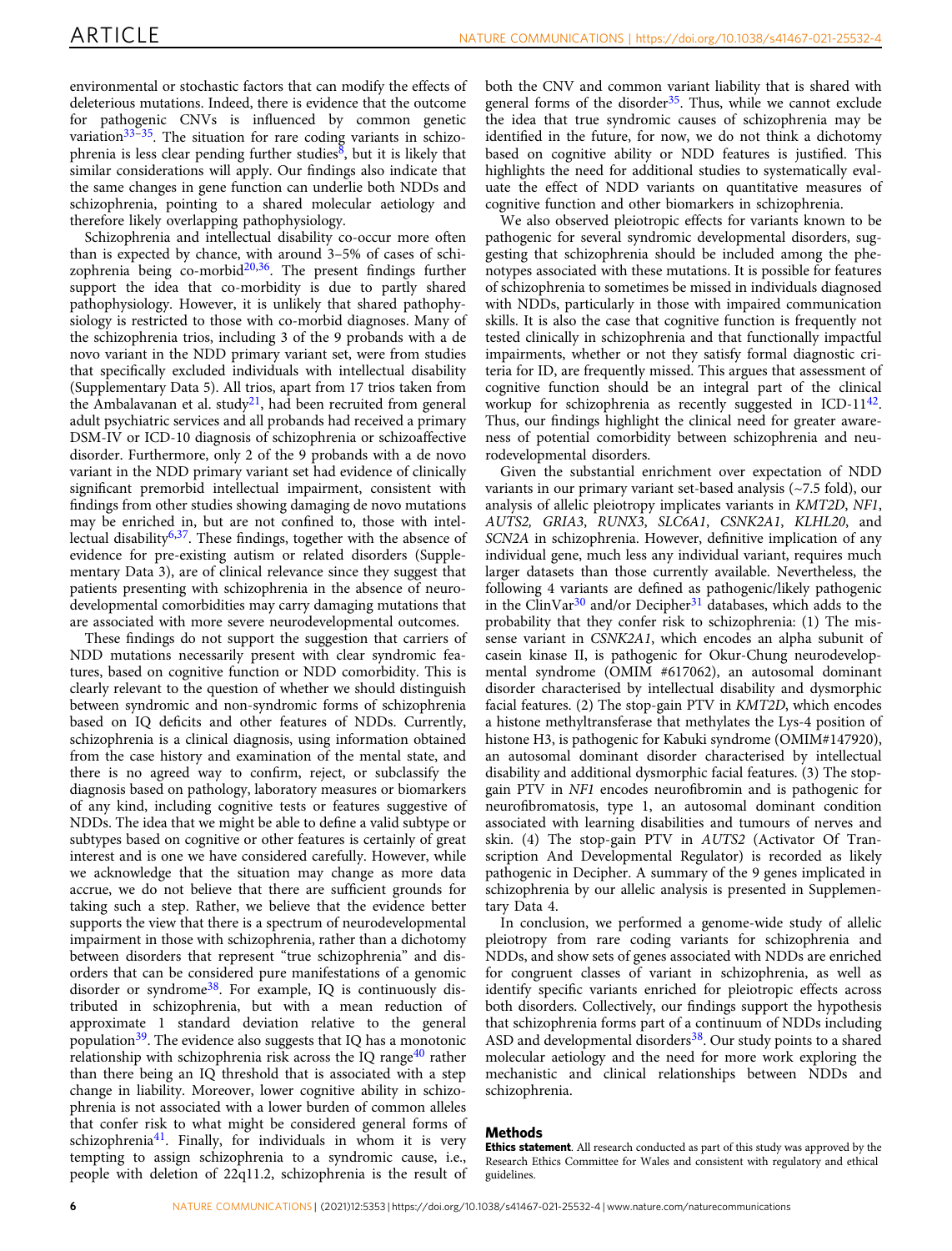| Phenotype         | N trios | Total DNVs (PTVs, miss, syn)  | Unique DNVs (PTVs, miss, syn) |
|-------------------|---------|-------------------------------|-------------------------------|
| Schizophrenia     | 3444    | 3208 (186, 2197, 285)         | 3207 (186, 2197, 824)         |
| DD <sup>14</sup>  | 31,058  | 40,818 (3,638, 28,193, 8,987) | 39,560 (3400, 27,211, 8949)   |
| ASD <sup>32</sup> | 6430    | 7337 (516, 4954, 1867)        | 7306 (514, 4934, 1858)        |
| $NDD (ASD + DD)$  | 37.488  | 48,155 (4154, 33,147, 10,854) | 46,772 (3900, 32,076, 10,796) |

Schizophrenia de novo data. De novo variants from 3444 schizophrenia probandparent trios (2,121 male and 1,323 female probands) were obtained from 11 published studies (Supplementary Data 5)<sup>[6](#page-7-0)–[8,21](#page-7-0)–[28](#page-7-0)</sup>. The probands were ascertained from psychiatric wards or outpatient clinics, and all had received a DSM-IV (Diagnostic and Statistical Manual of Mental Disorders; fourth edition) or ICD-10 (International Statistical Classification of Diseases and Related Health Problems; 10th revision) research diagnosis of schizophrenia or schizoaffective disorder, apart from 5 probands who had a diagnosis of non-organic psychosis (details in Supplementary Data 5).

De novo variants were re-annotated using Ensemble Variant Effect Predictor (version 96[\)43.](#page-7-0) PTVs included stop-gain, frameshift, or splice donor/acceptor variants. Missense variants were annotated with their "Missense badness, Polyphen-2, constraint" (MPC) score, which is a pathogenicity metric that combines predictions of variant deleteriousness with measures of regional missense<br>constraint<sup>[29](#page-7-0)</sup>. We prioritised missense variants with MPC scores ≥ 2 in our analyses, as this class of variant has been shown to be enriched in ASD cases compared with controls<sup>32</sup>

#### Genic pleiotropy

Neurodevelopmental disorder gene sets. NDD associated genes were identified from the Deciphering Developmental Disorders study<sup>14</sup>. In that study, 180 and 156 genes were, respectively, associated with de novo PTV and missense variants at exome-wide significance (P-value <  $2.5 \times 10^{-6}$ ). 53 genes were independently associated at this threshold with both PTVs and missense variants. We stratified the NDD associated genes into 3 independent groups—PTV specific (127 genes), missense specific (103 genes) and  $PTV +$  missense (53 genes)—and tested each group for enrichment for de novo variants in the schizophrenia probands. The genes included in these sets are provided in Supplementary Data 6. We did not include ASD associated genes in these sets as independent PTV and missense P values were not reported in the largest published ASD study<sup>32</sup>.

Statistics. For 3444 schizophrenia trios, we used published gene mutation rates to estimate the number of de novo variants expected to occur under the null in the NDD gene sets<sup>[44](#page-7-0),[45](#page-7-0)</sup>. Where possible, gene mutation rates were adjusted for sequencing coverage; the use of unadjusted per-gene mutation would overestimate the expected number of de novo variants in these trios, and produce more con-servative enrichment results<sup>[8](#page-7-0)</sup>. A two-sample Poisson rate ratio test was used to compare the enrichment of de novo variants in NDD genes, relative to the expected number, with the enrichment observed for all genes outside of the NDD gene set relative to the expected number, thereby controlling for the minimal elevation in the background schizophrenia de novo rates. Gene set enrichment tests were conducted for two mutation classes: PTVs and missense variants with MPC  $scores \geq 2$ .

Poisson regression was used to test for differences in the degree of enrichments for schizophrenia PTV and missense de novo variants in NDD gene sets. Here, a regression was first performed for each mutation class, with the number of observed de novo variants being the outcome variable, gene set membership (e.g. NDD associated or not) a categorical predictor, and the log of the expected number of de novo variants in each gene set category the offset. The log of the rate ratio for the enrichment of NDD associated genes in PTVs relative to missense variants is then the difference in the log rate ratios for NDD genes in the two Poisson regressions (i.e., the regression coefficient for NDD gene membership). The variance of this difference is the sum of the variances of the regression coefficients, enabling confidence intervals to be generated. The square of the difference in regression coefficients divided by the sum of the variances can be compared to a  $\chi^2$ distribution with one degree of freedom to give a test of significant differences in the schizophrenia enrichment of PTV and missense de novo variants in NDD associated genes. This approach allows for the background enrichment of schizophrenia de novo variants in non-NDD genes to differ between PTV and missense variants.

We also developed a multivariable Poisson regression model to evaluate the relationship between schizophrenia de novo variant enrichment and gene level P values for PTV and missense variants in NDDs simultaneously. NDD gene P values were taken from $^{14}$  $^{14}$  $^{14}$ . Unlike the gene set analysis, which required an arbitrary significance threshold for a gene being considered NDD associated (i.e.,  $P < 2.5 \times$ 

10<sup>−</sup>6), this Poisson regression was applied to all genes. As only 5,134 genes in our analysis have the potential to be affected by a missense variant with a MPC score ≥2, to perform a genome-wide analysis of genic pleiotropy we tested all missense mutations rather than restricting to missense variants with a MPC score  $\geq 2$ .

N SZ variants (per gene) ~ −log(DD PTV P value) + -log(DD missense Pvalue), offset $(log(N)$  SZ expected variants))

We evaluated whether per-gene levels of brain expression and constraint against PTVs or missense variants impact pleiotropy by adding them as covariates to the above multivariable Poisson regression model. Levels of gene expression in brain tissue were obtained from the BrainSeq project and defined as the level of expression in dorsolateral prefrontal cortex averaged over all available timepoints (second trimester to 85 years)[46](#page-7-0). For per-gene measures of constraint, we used the gnomAD observed / expected constraint  $score<sup>47</sup>$  $score<sup>47</sup>$  $score<sup>47</sup>$ , which is the ratio of observed / expected number of variants in gnomAD for a given mutation class.

#### Allelic pleiotropy

Neurodevelopmental disorder variants. NDD variants were identified from de novo variants observed in the largest ASD and developmental disorder proband-parent sequencing studies (total NDD trios  $= 37,488$ ; Table 5), which together reported a total of 48,155 single-nucleotide de novo variants, corresponding to 46,772 unique single-nucleotide variants (summarised in Table 5, full list of variants in Supplementary Data 7). We divided these variants into a primary set and a comparator set. The primary variant set contains variants with characteristics known to be associated with pathogenicity for NDDs<sup>14,48</sup>, namely PTVs in loss-of-function intolerant genes (genes with gnomAD pLi scores  $\geq 0.947$ ) and missense variants with MPC scores  $\geq 2^{29}$ . The comparator variant set contained all remaining variants (PTVs in genes with pLi scores <0.9, missense variants with MPC scores <2 and all synonymous variants), properties that do not predict NDD pathogenicity. Under an allelic pleiotropy model, we predicted that schizophrenia de novo variants would be more enriched among the NDD primary variant set than the NDD comparator variant set.

Statistics. Tri-nucleotide mutation rates were used to estimate the expected pergeneration mutation rates for NDD variants $29$ . These mutation rates were then used to derive the number of NDD variants expected to occur de novo under the null hypothesis in the 3444 schizophrenia trios. As mutation rates have not been empirically established for indels, only single-nucleotide variants were considered (Table 5).

The numbers of schizophrenia de novo variants overlapping our primary and comparator variant sets were compared to that expected under the null using a two-tailed Poisson exact test. We also used a two-sample Poisson exact test to evaluate whether the enrichment of schizophrenia de novo variants in the primary variant set was greater than the schizophrenia background de novo rate of all PTVs in LoF intolerant genes and missense variants with MPC scores ≥2. Statistics were generated using R statistical software (version 3.4.3) and the poisson.test() function.

NDD variants in our primary and comparator sets were further evaluated using a Swedish schizophrenia case-control exome sequencing data set, which consisted of 4079 cases and 5712 controls<sup>9</sup>. Case-control exome sequencing data were analysed using Hail [\(https://github.com/hailis/hail](https://github.com/hailis/hail)). To test for an excess burden of NDD variants in cases compared with controls, a one-tailed Firth's penalisedlikelihood logistic regression model was used, correcting for the first 10 principal components derived from the sequencing data, and for the exome-wide burden of synonymous variants, sequencing platform and sex. To focus the case-control analysis on ultra-rare alleles, as those are more likely to be pathogenic, we excluded variants with an allele count >5 in gnomAD<sup>47</sup>. Indel variants were included in the case-control analysis.

Reporting summary. Further information on research design is available in the Nature Research Reporting Summary linked to this article.

#### Data availability

All schizophrenia de novo variants were obtained from the following published sources outlined in Supplementary Data 5, and from the following DOIs: [https://doi.org/10.1038/](https://doi.org/10.1038/s41593-019-0565-2)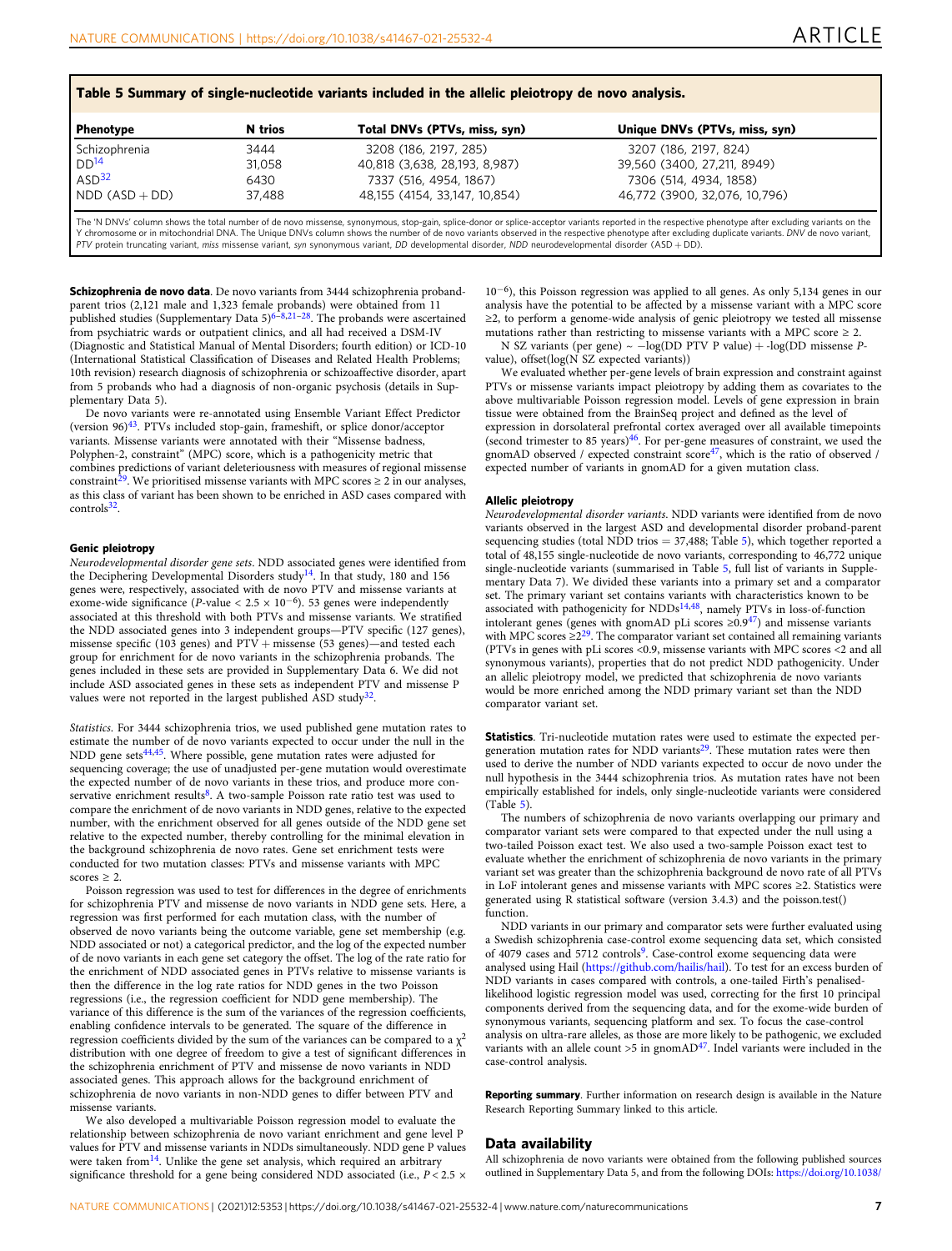<span id="page-7-0"></span>[s41593-019-0565-2](https://doi.org/10.1038/s41593-019-0565-2), [https://doi.org/10.1038/nature12929,](https://doi.org/10.1038/nature12929) <https://doi.org/10.1038/ng.886>, <https://doi.org/10.1038/ng.2446>, [https://doi.org/10.1016/j.cell.2013.06.049,](https://doi.org/10.1016/j.cell.2013.06.049) [https://](https://doi.org/10.1038/srep18209) [doi.org/10.1038/srep18209,](https://doi.org/10.1038/srep18209) [https://doi.org/10.1038/ejhg.2015.218,](https://doi.org/10.1038/ejhg.2015.218) [https://doi.org/](https://doi.org/10.1371/journal.pone.0112745) [10.1371/journal.pone.0112745,](https://doi.org/10.1371/journal.pone.0112745) <https://doi.org/10.1038/mp.2014.29>, [https://doi.org/](https://doi.org/10.1038/s41593-019-0564-3) [10.1038/s41593-019-0564-3.](https://doi.org/10.1038/s41593-019-0564-3) De novo variants from ASD trios were obtained from Satterstrom et al.<sup>32</sup> [\(https://doi.org/10.1016/j.cell.2019.12.036](https://doi.org/10.1016/j.cell.2019.12.036)), and de novo variants from DD trios were obtained from Kaplanis et al.<sup>14</sup> [\(https://doi.org/10.1038/s41586-020-](https://doi.org/10.1038/s41586-020-2832-5) [2832-5\)](https://doi.org/10.1038/s41586-020-2832-5). DD gene level association statistics were obtained from Kaplanis et al.<sup>14</sup> ([https://](https://doi.org/10.1038/s41586-020-2832-5) [doi.org/10.1038/s41586-020-2832-5\)](https://doi.org/10.1038/s41586-020-2832-5). The Swedish case control exome sequencing data set is available through dbGaP accession number phs000473.v2.p2.

#### Code availability

A description of the R functions used for statistical analysis can be found in the Life Sciences Reporting Summary. R code used for this research is available at [https://](https://github.com/reeseg/SZ_NDD_pleiotropy_analysis) [github.com/reeseg/SZ\\_NDD\\_pleiotropy\\_analysis](https://github.com/reeseg/SZ_NDD_pleiotropy_analysis) ([https://doi.org/10.5281/](https://doi.org/10.5281/zenodo.5078112) [zenodo.5078112](https://doi.org/10.5281/zenodo.5078112)49).

Received: 18 August 2020; Accepted: 16 August 2021; Published online: 09 September 2021

#### References

- 1. Sullivan, P. F., Daly, M. J. & O'Donovan, M. Genetic architectures of psychiatric disorders: the emerging picture and its implications. Nat. Rev. Genet. 13, 537–551 (2012).
- 2. Lee, S. H. et al. Estimating the proportion of variation in susceptibility to schizophrenia captured by common SNPs. Nat. Genet. 44, 247–250 (2012).
- 3. Ripke, S. et al. Genome-wide association analysis identifies 13 new risk loci for schizophrenia. Nat. Genet. 45, 1150–1159 (2013).
- 4. Marshall, C. R. et al. Contribution of copy number variants to schizophrenia from a genome-wide study of 41,321 subjects. Nat. Genet. 49, 27–35 (2017).
- 5. Rees, E. et al. Analysis of intellectual disability copy number variants for association with schizophrenia. JAMA Psychiatry 73, 963–969 (2016).
- 6. Fromer, M. et al. De novo mutations in schizophrenia implicate synaptic networks. Nature 506, 179–184 (2014).
- 7. Howrigan, D. P. et al. Exome sequencing in schizophrenia-affected parentoffspring trios reveals risk conferred by protein-coding de novo mutations. Nat. Neurosci. 23, 185–193 (2020).
- 8. Rees, E. et al. De novo mutations identified by exome sequencing implicate rare missense variants in SLC6A1 in schizophrenia. Nat. Neurosci. 23, 179–184 (2020).
- 9. Genovese, G. et al. Increased burden of ultra-rare protein-altering variants among 4,877 individuals with schizophrenia. Nat. Neurosci. 19, 1433–1441 (2016).
- 10. Singh, T. et al. Rare loss-of-function variants in SETD1A are associated with schizophrenia and developmental disorders. Nat. Neurosci. 19, 571–577 (2016).
- 11. Singh, T. et al. Exome sequencing identifies rare coding variants in 10 genes which confer substantial risk for schizophrenia. medRxiv [https://doi.org/](https://doi.org/10.1101/2020.09.18.20192815) [10.1101/2020.09.18.20192815](https://doi.org/10.1101/2020.09.18.20192815) (2020).
- 12. O'Donovan, M. C. & Owen, M. J. The implications of the shared genetics of psychiatric disorders. Nat. Med. 22, 1214–1219 (2016).
- Lowther, C. et al. Molecular characterization of NRXN1 deletions from 19,263 clinical microarray cases identifies exons important for neurodevelopmental disease expression. Genet. Med. 19, 53–61 (2017).
- 14. Kaplanis, J. et al. Evidence for 28 genetic disorders discovered by combining healthcare and research data. Nature 586, 757–762 [https://doi.org/10.1038/](https://doi.org/10.1038/s41586-020-2832-5) [s41586-020-2832-5](https://doi.org/10.1038/s41586-020-2832-5) (2020).
- 15. Mak, C. C. Y. et al. MN1 C-terminal truncation syndrome is a novel neurodevelopmental and craniofacial disorder with partial rhombencephalosynapsis. Brain J. Neurol. 143, 55–68 (2020).
- 16. Jansen, S. et al. De novo truncating mutations in the last and penultimate exons of PPM1D cause an intellectual disability syndrome. Am. J. Hum. Genet. 100, 650–658 (2017).
- 17. Shashi, V. et al. De novo truncating variants in ASXL2 are associated with a unique and recognizable clinical phenotype. Am. J. Hum. Genet. 99, 991–999 (2016).
- 18. Cummings, B. B. et al. Transcript expression-aware annotation improves rare variant interpretation. Nature 581, 452–458 (2020).
- 19. Ben-Shalom, R. et al. Opposing effects on NaV1.2 function underlie differences between SCN2A variants observed in individuals with autism spectrum disorder or infantile seizures. Biol. Psychiatry 82, 224–232 (2017).
- 20. Owen, M. J., O'Donovan, M. C., Thapar, A. & Craddock, N. Neurodevelopmental hypothesis of schizophrenia. Br. J. Psychiatry 198, 173–175 (2011).
- 21. Ambalavanan, A. et al. De novo variants in sporadic cases of childhood onset schizophrenia. Eur. J. Hum. Genet. 24, 944–948 (2016).
- 22. Girard, S. L. et al. Increased exonic de novo mutation rate in individuals with schizophrenia. Nat. Genet. 43, 860–863 (2011).
- 23. Xu, B. et al. De novo gene mutations highlight patterns of genetic and neural complexity in schizophrenia. Nat. Genet. 44, 1365–1369 (2012).
- 24. Takata, A. et al. Loss-of-function variants in schizophrenia risk and SETD1A as a candidate susceptibility gene. Neuron 82, 773–780 (2014).
- 25. Gulsuner, S. et al. Spatial and temporal mapping of de novo mutations in schizophrenia to a fetal prefrontal cortical network. Cell 154, 518–529 (2013).
- 26. Wang, Q. et al. Increased co-expression of genes harboring the damaging de novo mutations in Chinese schizophrenic patients during prenatal development. Sci. Rep. 5, 18209 (2015).
- Guipponi, M. et al. Exome sequencing in 53 sporadic cases of schizophrenia identifies 18 putative candidate genes. PLoS ONE 9, e112745 (2014).
- 28. McCarthy, S. et al. De novo mutations in schizophrenia implicate chromatin remodeling and support a genetic overlap with autism and intellectual disability. Mol. Psychiatry 19, 652–658 (2014).
- 29. Samocha, K. E. et al. Regional missense constraint improves variant deleteriousness prediction. Preprint at <https://doi.org/10.1101/148353> (2017).
- 30. Landrum, M. J. et al. ClinVar: improving access to variant interpretations and supporting evidence. Nucleic Acids Res. 46, D1062–D1067 (2018).
- 31. Firth, H. V. et al. DECIPHER: database of chromosomal imbalance and phenotype in humans using Ensembl resources. Am. J. Hum. Genet. 84, 524–533 (2009).
- 32. Satterstrom, F. K. et al. Large-scale exome sequencing study implicates both developmental and functional changes in the neurobiology of autism. Cell 180, 568–584.e23 (2020).
- 33. Tansey, K. E. et al. Common alleles contribute to schizophrenia in CNV carriers. Mol. Psychiatry 21, 1085–1089 (2016).
- 34. Bergen, S. E. et al. Joint contributions of rare copy number variants and common SNPs to risk for schizophrenia. Am. J. Psychiatry 176, 29–35 (2019).
- 35. Cleynen, I. et al. Genetic contributors to risk of schizophrenia in the presence of a 22q11.2 deletion. Mol. Psychiatry [https://doi.org/10.1038/s41380-020-](https://doi.org/10.1038/s41380-020-0654-3) [0654-3](https://doi.org/10.1038/s41380-020-0654-3) (2020).
- 36. Morgan, V. A., Leonard, H., Bourke, J. & Jablensky, A. Intellectual disability co-occurring with schizophrenia and other psychiatric illness: populationbased study. Br. J. Psychiatry 193, 364–372 (2008).
- 37. Singh, T. et al. The contribution of rare variants to risk of schizophrenia in individuals with and without intellectual disability. Nat. Genet. 49, 1167–1173 (2017).
- 38. Owen, M. J. & O'Donovan, M. C. Schizophrenia and the neurodevelopmental continuum:evidence from genomics. World Psychiatry 16, 227–235 (2017).
- 39. Green, M. F., Horan, W. P. & Lee, J. Nonsocial and social cognition in schizophrenia: current evidence and future directions. World Psychiatry 18, 146–161 (2019).
- 40. Kendler, K. S., Ohlsson, H., Sundquist, J. & Sundquist, K. IQ and schizophrenia in a Swedish National sample: their causal relationship and the interaction of IQ With genetic risk. Am. J. Psychiatry 172, 259–265 (2014).
- 41. Richards, A. L. et al. The relationship between polygenic risk scores and cognition in schizophrenia. Schizophr. Bull. 46, 336–344 (2020).
- 42. World Health Organization. International classification of diseases for mortality and morbidity statistics (11th Revision). Retrieved from [https://](https://icd.who.int/browse11/l-m/en) [icd.who.int/browse11/l-m/en](https://icd.who.int/browse11/l-m/en) (2018).
- 43. McLaren, W. et al. The Ensembl variant effect predictor. Genome Biol. 17, 122  $(2016)$
- 44. Samocha, K. E. et al. A framework for the interpretation of de novo mutation in human disease. Nat. Genet. 46, 944–950 (2014).
- 45. Ware, J. S., Samocha, K. E., Homsy, J. & Daly, M. J. Interpreting de novo variation in human disease using denovolyzeR. Curr. Protoc. Hum. Genet. 87, 7.25.1–7.2515 (2015).
- 46. Jaffe, A. E. et al. Developmental and genetic regulation of the human cortex transcriptome illuminate schizophrenia pathogenesis. Nat. Neurosci. 21, 1117–1125 (2018).
- 47. Karczewski, K. J. et al. The mutational constraint spectrum quantified from variation in 141,456 humans. Nature 581, 434–443 (2020).
- 48. Lek, M. et al. Analysis of protein-coding genetic variation in 60,706 humans. Nature 536, 285–291 (2016).
- 49. Rees, E. Schizophrenia, autism spectrum disorders and developmental disorders share specific disruptive coding mutations. reeseg/ SZ\_NDD\_pleiotropy\_analysis: Pleiotropy\_Nat\_comms. [https://doi.org/](https://doi.org/10.5281/zenodo.5078112) [10.5281/zenodo.5078112](https://doi.org/10.5281/zenodo.5078112) (2021).

#### Acknowledgements

The work at Cardiff University was supported by Medical Research Council Centre Grant No. MR/L010305/1 (to MJO), Program Grant No. G0800509 (to MJO, MCO, JTRW, PH) and a UKRI Future Leaders Fellowship Grant Ref. MR/T018712/1 (to ER). SJG was supported by grant R01 AG 064955 from the U.S. National Institute on Aging and grant R01 MH 085521 from the U.S. National Institute of Mental Health. DECIPHER Acknowledgments: This study makes use of data generated by the DECIPHER community. A full list of centres who